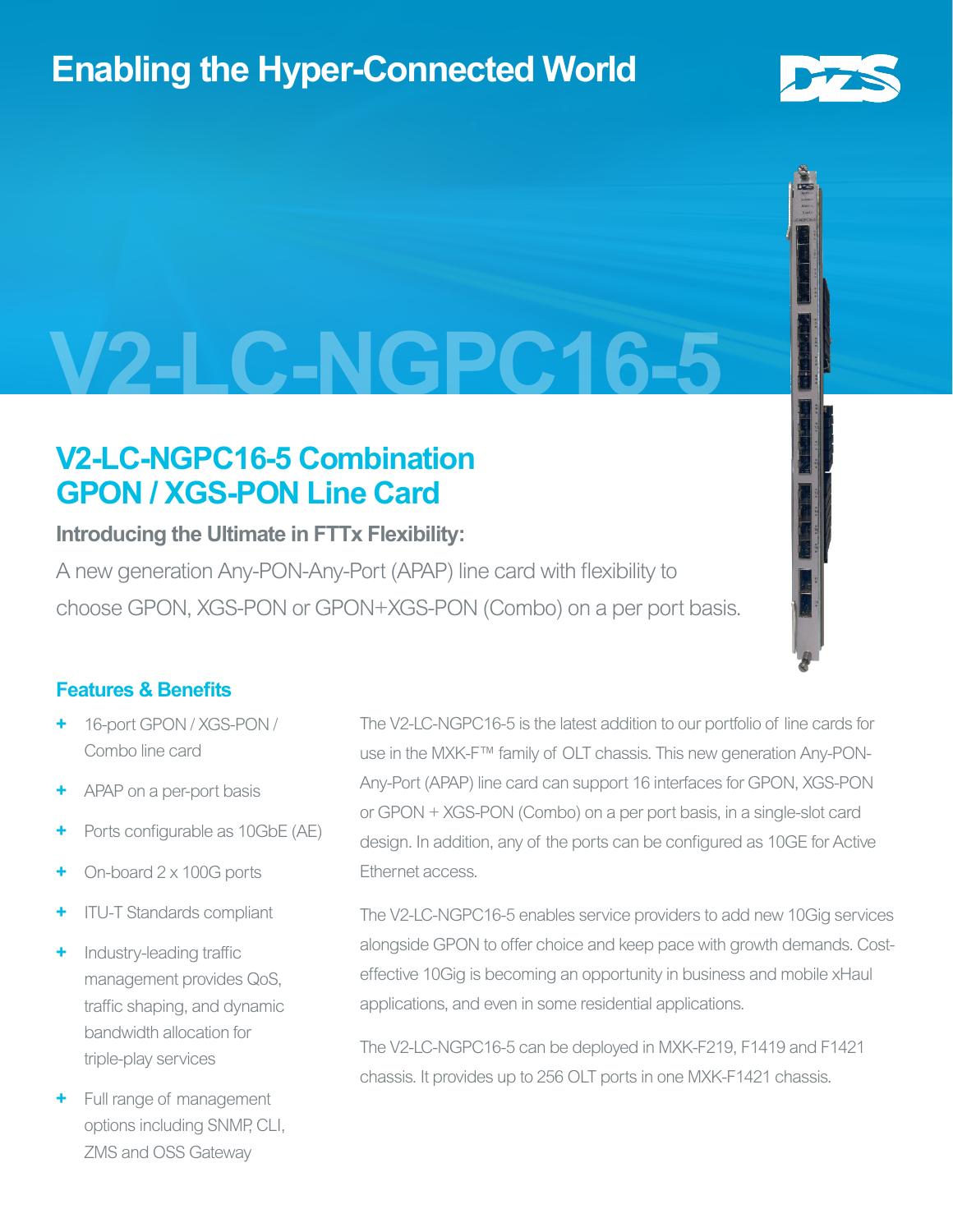### **The Ultimate in Density and Flexibility**

With 128 splits per PON, one MXK-F1421 chassis fully equipped with V2-LC-NGPC16-5 line cards can support up to 32K ONTs concurrently. The APAP line card allows maximum flexibility for operators as they transition through different generations of fiber access technologies. It allows them to leverage the existing ODN to offer higher bandwidth XGS-PON services to businesses and homes, or for mobile xHaul. With the co-existence of standard GPON and XGS-PON on the same PON, the service providers can significantly increase the bandwidth for select customers or sites in a cost-effective manner.

The two 100G ports on the card offers additional uplink capacity and flexibility on how traffic is aggregated. The option of configuring the any port as 10GE further expands the service offering capability. Any of the 16 ports can be configured, in a group of 4. 10GE operation on the line card and used for access or subtending other devices. Until now, the flexibility to add 10gig services to your network required some sort of trade-off in efficiency, density, cost, or all of the above. With the new DZS APAP line card, YOU define the rules. For more information, go to [https://dzsi.com/fttx/.](https://dzsi.com/fttx/)

# **Features, Protocols, Interfaces**

#### **Dimensions**

- + 4.90" x 0.87" x 8.33"
- + 378mm x 22mm x 212mm

#### **Interfaces**

- + Subscriber Line Interfaces: (16 SFP+) GPON, XGS-PON, Combo
- + Two 100G (QSFP28) Ports

#### **Power Requirement**

- + Average: 156W
- + Maximum: 220W

#### **Protocol Support**

- + ITU-T G.984, G.987, G.9807
- + Bridging 802.1D
- + VLAN 802.1Q with 802.1p
- + IGMP
- + IGMP Snooping with Proxy reporting
- + Broadcast Storm Protection
- + Bridge Loop Protection
- + Transparent L2/L3 VPN for business services

#### **Regulatory Compliance**

- + Safety
	- º EN 62368-1
	- º UL 62368-1
- + EMC Emissions / Immunity
	- º FCC Part 15 Class A
	- º EN 55022 Class A
	- º ICES-003 Class A
	- º EN 300 386

#### **Environmental**

- + Ambient Operating Temperature: -40°C to 65°C
- + Relative Humidity: Up to 85%, non-condensing